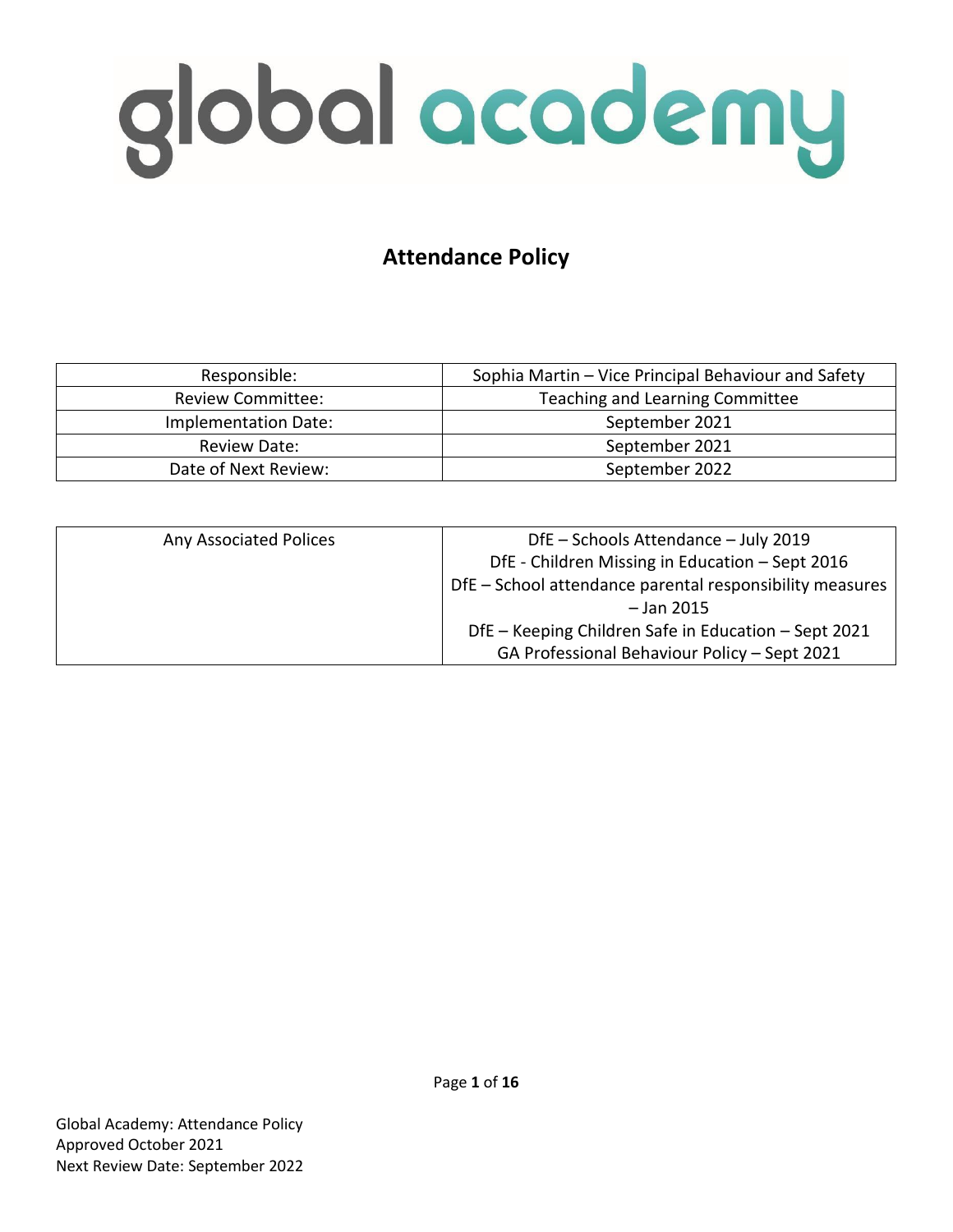#### **Contents**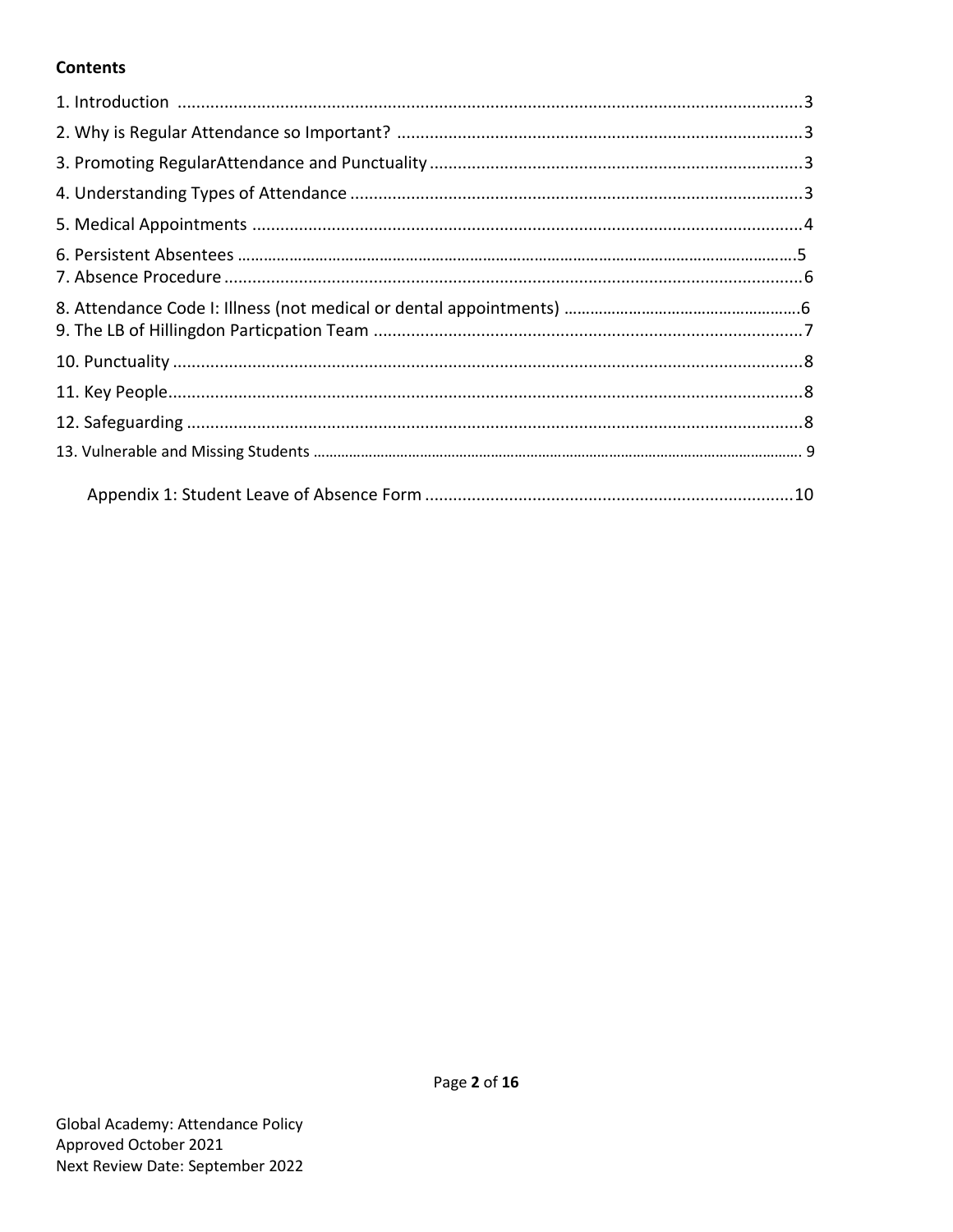#### **1. Introduction**

The Global Academy is a successful Academy and your child plays an important part in contributing to this. We enable and encourage our Globalers to reach for excellence and in order for them to gain the greatest benefit from their education, it is vital they attend the Academy regularly. Our expectation for all Globalers is that they will be in the Academy, on time, every day that we are open to them, unless the reason for absence is unavoidable. The target for all Global Academy students is to achieve **96.5% attendance** and be at Global Academy, at the start of their school day ready to learn. This policy aims to show how we will work together to achieve this.

#### **2. Why is Regular Attendance so Important?**

Any absence affects the pattern of learning at the Academy and regular absence from the Academy will seriously affect a child's learning. In addition, any Globalers absence disrupts teaching routines and may therefore impact on the learning of others. Ensuring your child regularly attends the Academy is your legal responsibility and allowing your child to miss their education without a good reason creates an offence in law and may result in prosecution.

#### **3. Promoting Regular Attendance and Punctuality**

Helping to create a pattern of regular attendance is everyone's responsibility – parents, Globalers and staff.

To help focus on improving and maintaining attendance, we will:

- Allow you to access your child's attendance figures via Arbor, our live information system which allows access to parents/ guardians to view information about theirchild.
- Highlight to you when your child is absent without prior agreement.
- Demonstrate the link of good attendance and punctuality to the world of work.
- Reward good attendance and punctuality.

| <b>Excellent Attendance</b> | ⊥ 100 – 97.9% attendance                        |  |
|-----------------------------|-------------------------------------------------|--|
| Good Attendance             | 97.8 – 95.5% attendance                         |  |
| Below Average Attendance    | More than 20 absences a year. 94.4% attendance  |  |
| Cause For Concern           | 38 sessions absences in a year. 90 % attendance |  |

#### **4. Understanding Types of Attendance**

Every half-day absence from the Academy has to be classified by us as either **AUTHORISED** or **UNAUTHORISED**. This is why Key Stage 4 (KS4) and Key Stage 5 (KS5) absence requests for time off should be sent in writing to the Principal via a Student Absence Request Form (Appendix 1).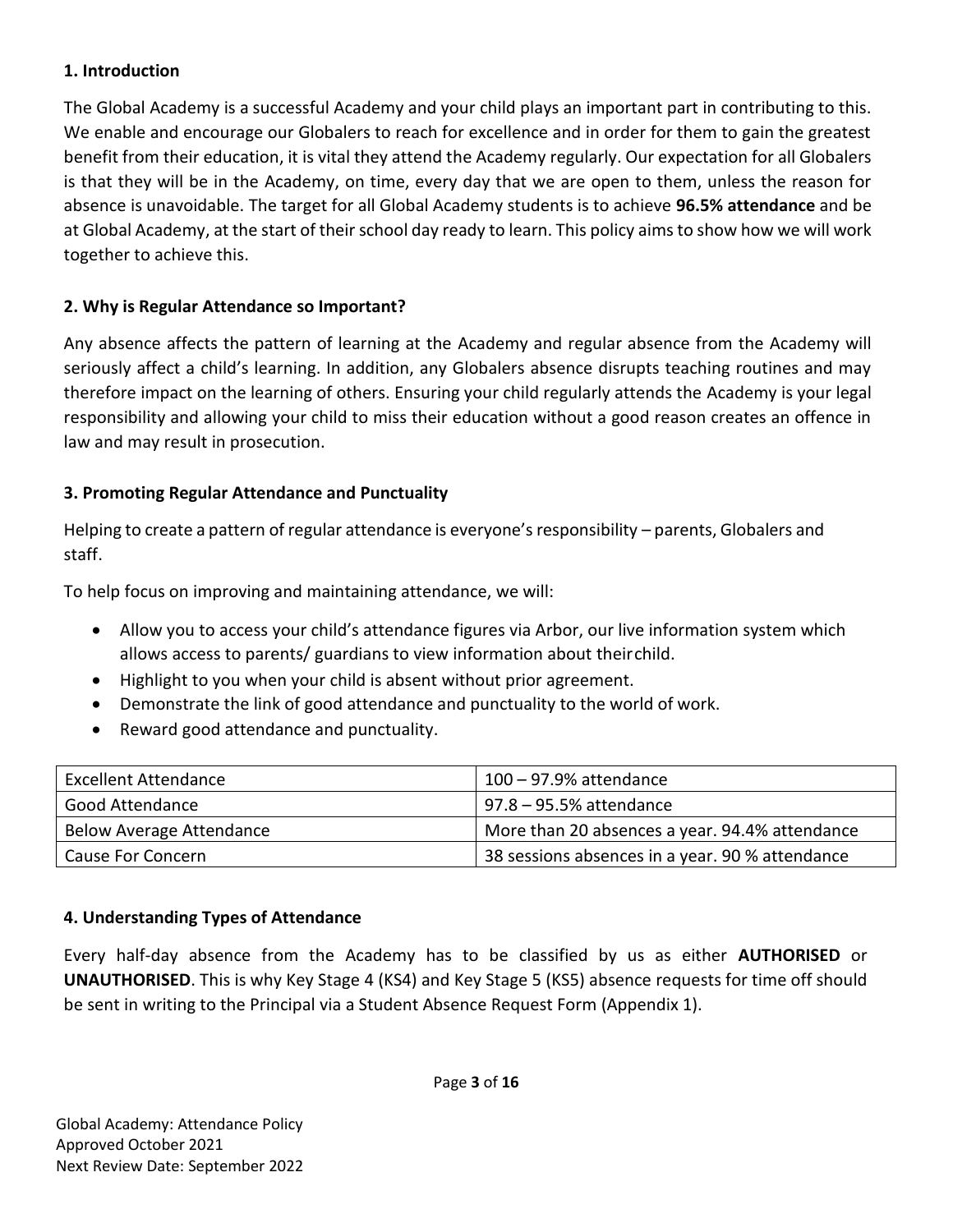Acceptable reasons for being absent from school, set by the Department for Education include:

- The student is too ill to leave the house
- The student has a hospital appointment and provides evidence
- The student has toothache, has an emergency appointment and provides evidence
- A day of religious observance by the religious body to which the student's parent/carer belongs
- There is a close family bereavement

Unauthorised absences are those the Academy does not consider reasonable and for which **no** submitted Student Absence Request Form (Appendix 1) has been authorised. This type of leave can lead to the Local Authority (Participation Team) using sanctions and legal proceedings.

Unacceptable reasons for being absent from the Academy include:

- Keeping a child off unnecessarily
- Lateness to the Academy
- Shopping, looking after other children or birthdays
- Day trips or holidays during term time, which have not been agreed by the Principal in advance
- Excessive illness without medical evidence
- Minor travel disruption
- Truancy before or during the Academy day
- Unexplained absences

 It is up to the Principal how many days your child can be away from school if leave is granted. You can be fined for taking your child on holiday during term time without the school's permission.

Whilst a Globaler may be absent because they are unwell, sometimes they can be reluctant to attend. Support will be offered to try and resolve these types of issues directly with the Global Academy. It is always best to be honest with us with regards to reasons your child may not want to come into the Academy and not to cover things up as this can give the impression that attendance does not matter. For any issues with attendance, you can contact our us via email [attendance@globalacademy.com o](mailto:attendance@globalacademy.com)r on 0203 019 9000 option one.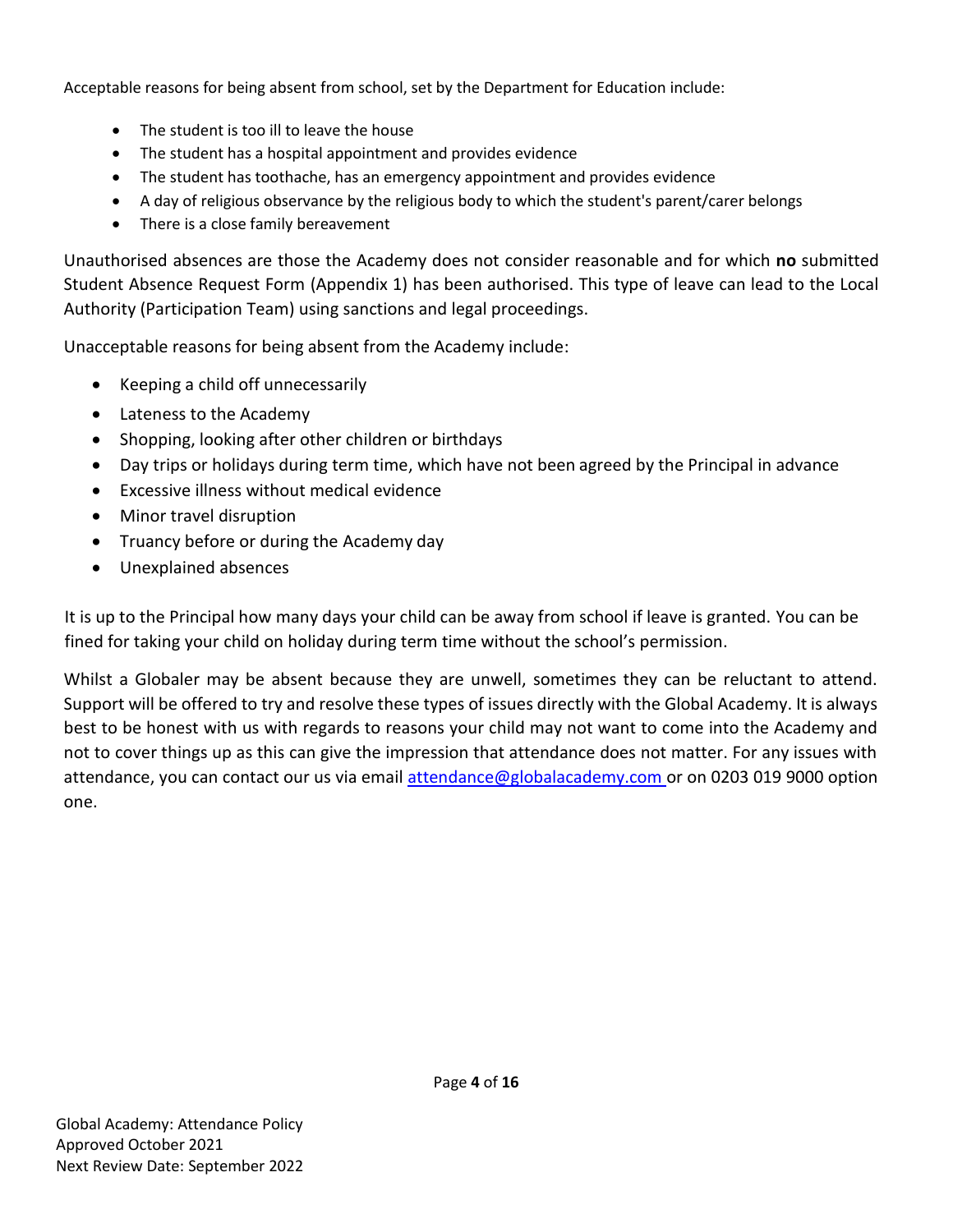#### **5. Medical Appointments**

School attendance figures show a continuing increase in the numbers of pupils missing part of the school day due to medical appointments.

Whilst some appointments may have to take place during the school day, e.g. specific scheduled hospital appointments, there are other appointments that could take place outside of school hours and at weekends or in school holidays. If it is not possible to arrange such appointments to take place out of school hours, it is expected that students are only out of school for the actual appointment and are therefore able to attend before and/or after in order to allow minimum disruption to their lessons and attendance.

Where appointments are necessary within school hours, **please ensure your child's absence is reported at least 24 hours beforehand to their Head of Key Stage and is supported with the appropriate documents e.g. an appointment card/letter or show the reception the text message.**

If you are unable to provide these details 24 hours prior to the appointment could you please make sure that:-

- *If your child is arriving late following a medical appointment, a copy of the supporting document is given to the reception or text shown;*
- *If they are leaving school early to attend a medical appointment, similarly a copy of the supporting document is given to reception. Your child will need to have the document signed by their Head of Key Stage before they are allowed to leave the Academy.*
- *If you have booked an emergency appointment and need to take your child out of school on the same day, call in and inform reception so that Head of Key Stage permission can be sought and a message passed to your child. Otherwise, you will need to wait while this process is followed.*

You can also email the Academy at [attendance@globalacademy.com](mailto:attendance@globalacademy.com) to confirm the details of the medical appointment.

All leave of absence is recorded on your child's school record in accordance with national retention guidelines.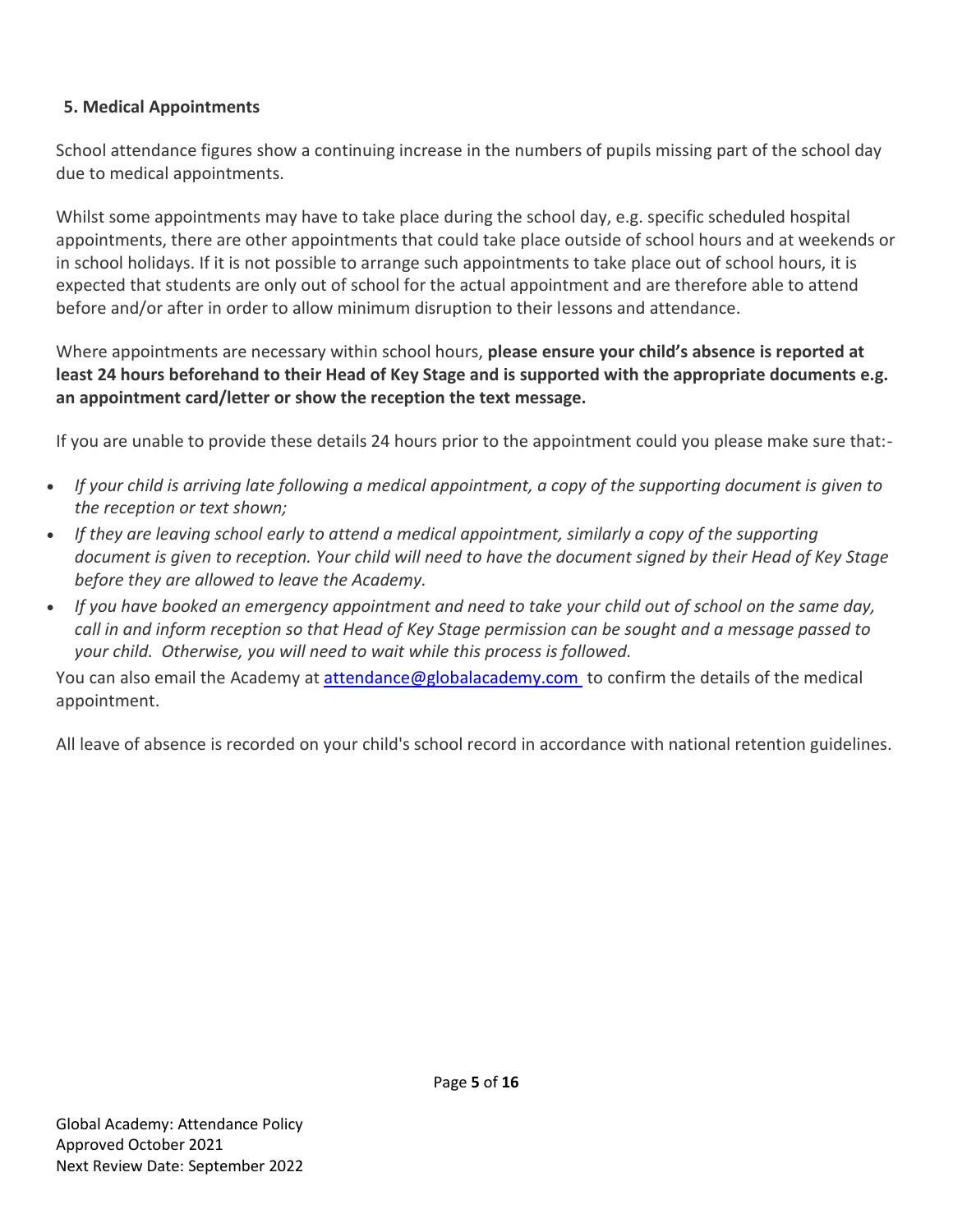#### **6. Persistent Absenteeism (PA):**

A Globaler will become a 'persistent absentee' when they miss 10% or more of education over an academic year for **whatever reason**. Therefore, **attendance below 90% = persistent absence**. Absence at this level is doing considerable damage to any child's educational prospects and needs to be tackled. Missing school will make your child fall behind in lessons and will impact on their academic progress and achievement.

#### Persistent Absentee Example

*Student A's total number of possible sessions of school is 380. Over the course of the year, they miss 38 of these sessions.*

*(38 ÷ 380) x 100 = 10*

The DfE guidance explains that if a pupil's individual overall absence rate is greater than or equal to 10.0%, they will be classified as a persistent absentee. Therefore, in our worked example above, Student A is classed as a persistent absentee.

**Do not allow your child to become a PA student**. We monitor all absence thoroughly. Any case that is seen to have reached the PA mark or is at risk of moving towards it will be given priority and you will be informed of this. PA Globalers are tracked and monitored carefully by the Vice Principal Behaviour and Safety with regards to lost education.

| <b>HOW MANY DAYS OFF WILL MAKE YOUR CHILD A PERSISTENT ABSENCE STUDENT?</b> |                                                      |  |
|-----------------------------------------------------------------------------|------------------------------------------------------|--|
| Half-term 1                                                                 | 3 % days off school from September until October     |  |
|                                                                             | half-term holiday will make your child a PA student. |  |
| Half-term 1-2                                                               | 7 days off school from September until the Christmas |  |
|                                                                             | holiday will make your child a PA student.           |  |
| Half term 1-3                                                               | 10 days of absence from September until February     |  |
|                                                                             | half-term will make your child a PA student.         |  |
| Half term 1-4                                                               | Half-term 1-3 12 % days of absence from September    |  |
|                                                                             | until the Easter holidays will make your child a PA  |  |
|                                                                             | student.                                             |  |
| Half-term 1-5                                                               | 15 % days of absence from September until May half-  |  |
|                                                                             | term will make your child a PA student.              |  |
| Half-term 1-6                                                               | 19 days of absence for the full academic year        |  |
|                                                                             | (September to end of summer term in July) will make  |  |
|                                                                             | your child a PA student.                             |  |

This table shows how many days missed each half–term will make your child a PA student: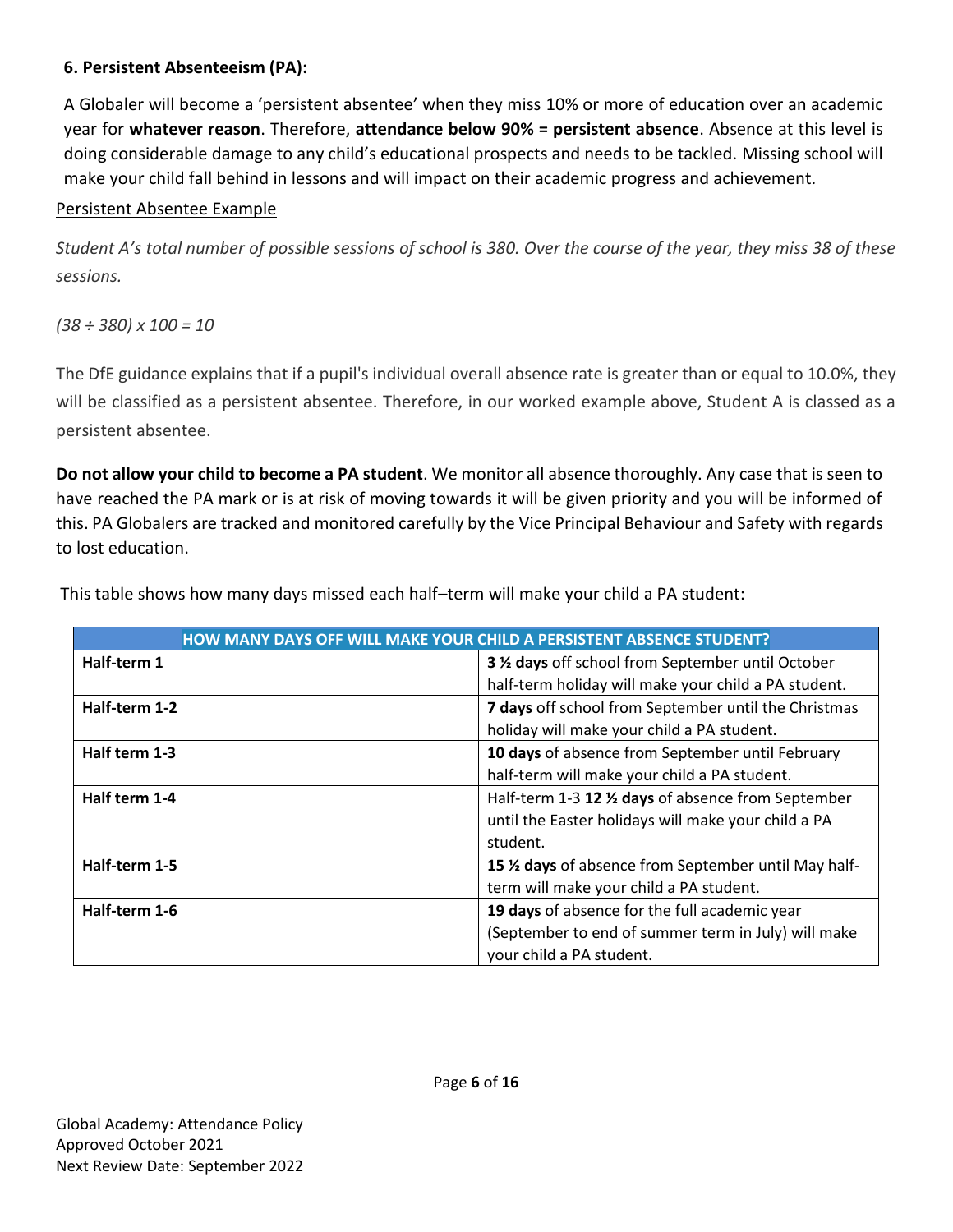#### **7. Attendance Code I: Illness (not medical or dental appointments)**

Parents must notify the Academy **before 8.00am** each day your child is unable to attend due to illness. The Academy should authorise absences due to illness unless they have genuine cause for concern about the veracity of an illness. If the authenticity of illness is in doubt, the Academy can request parents to provide medical evidence to support illness. Global Academy can record the absence as unauthorised if not satisfied of the authenticity of the illness but should advise parents of their intention. Schools are advised not to request medical evidence unnecessarily. Medical evidence can take the form of prescriptions, appointment cards, etc. rather than doctors' notes.

**If a student is a Persistent Absentee (PA with attendance of 90% or below) medical evidence will be requested.** This is important as medical evidence aids parents/carers not being fined £120 each by the Local Authority and provides support for extenuating circumstances.

The Local Authority states if your child misses 5 days in any 12-week period you could receive a fine or if you take time out of school for leave without the Principal's permission or the leave is longer than agreed.

#### **8. Absence Procedure:**

If your child is absent you must:

- Contact us **before 8.00am** on the first day of absence and any subsequent days of absence.
- Send an email and/or provide medical evidence on the first day of return with an explanation, even if you have telephoned.
- Contact can be made via phone, 0203 019 9000 or email[:attendance@globalacademy.com](mailto:attendance@globalacademy.com)

If your child is absent, we will:

- Send an SMS to the first priority contact listed for your child.
- Follow up with telephone calls to obtain and record reasons for absence.

*In order to support us fully, please ensure that your contact details are up to date and you notify us of any changes to telephone numbers as soon as possible by emailing [info@globalacademy.com](mailto:info@globalacademy.com)* Also read the '**Attendance and Punctuality Matter** resource on the Global Academy website.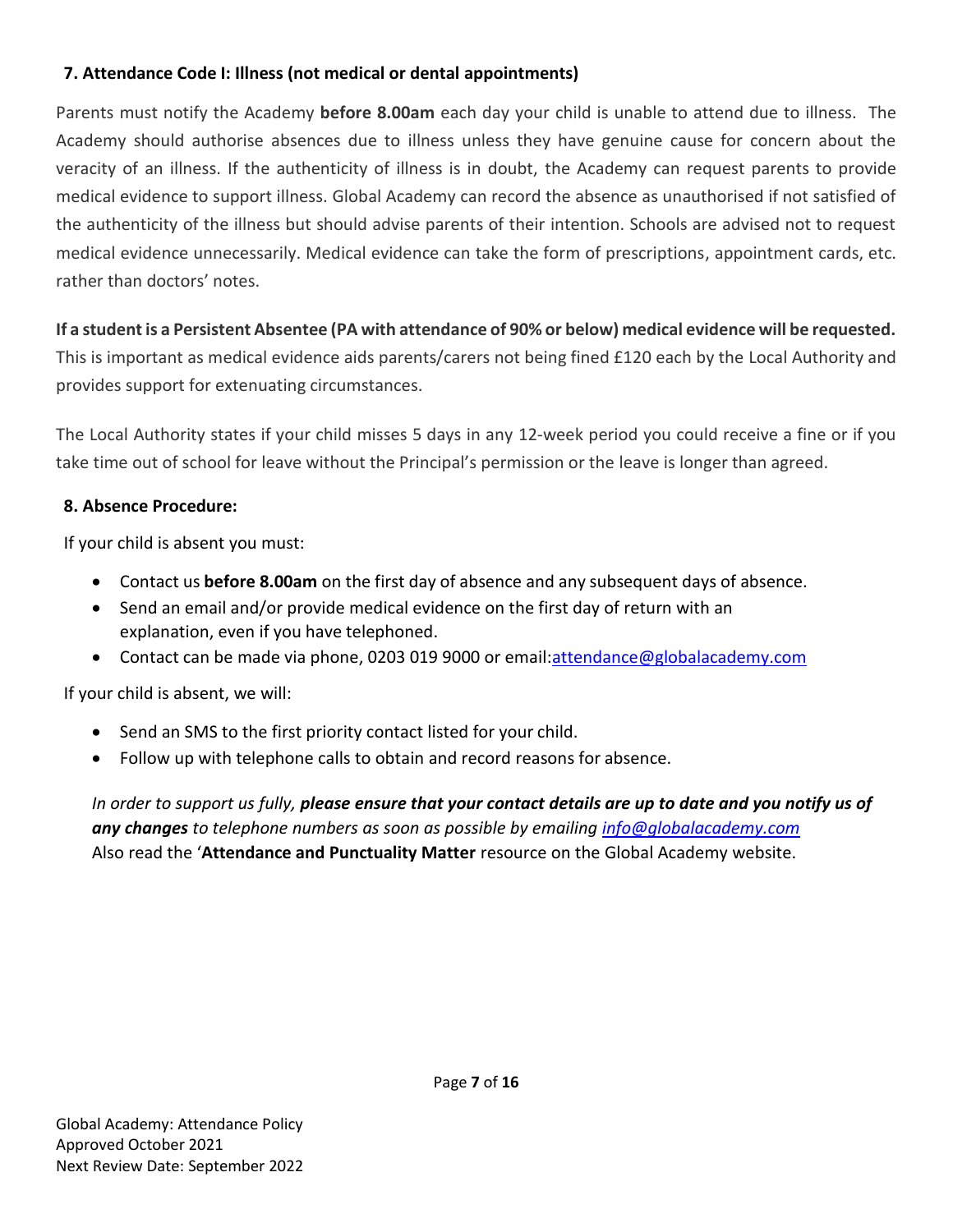#### **9. The LB of Hillingdon Participation Team:**

Parents and guardians are expected to inform the Global Academy as soon as possible, if there are any issues affecting their education, in order that we can work together to resolve any issues. If difficulties cannot be resolved this way, the Academy may refer the child to a Participation Officer from the Local Authority. They will try to resolve the situation by agreement but, if other ways of trying to improve attendance have failed and unauthorised absence continues, they may issue sanctions such as Penalty Notices for per parent/ guardian, per child - currently £60 rising to £120 if unpaid after 21 days. If unpaid after 28 days a summons to court will be issued for each unpaid Penalty Notice for prosecutions in the Magistrates Court. The legislation is the Education Act 1996 sec. 444(1) and 444(1A). Parents/ guardians that have previously been issued with Penalty Notices for their children's unauthorised absences in the event of further unauthorised absences may be summonsed to Court, 'If any child of compulsory school age who is a registered pupil at Global Academy fails to attend regularly, his/her parent is guilty of an offence.'

Parents/ guardians are also able to contact the Participation Team themselves to ask for help or guidance. They are independent of Global Academy and will provide impartial advice.

Their number is 01895 250858 and email is: [participationteam@hillingdon.gov.uk](mailto:participationteam@hillingdon.gov.uk)

Website: **<https://www.hillingdon.gov.uk/school-attendance>**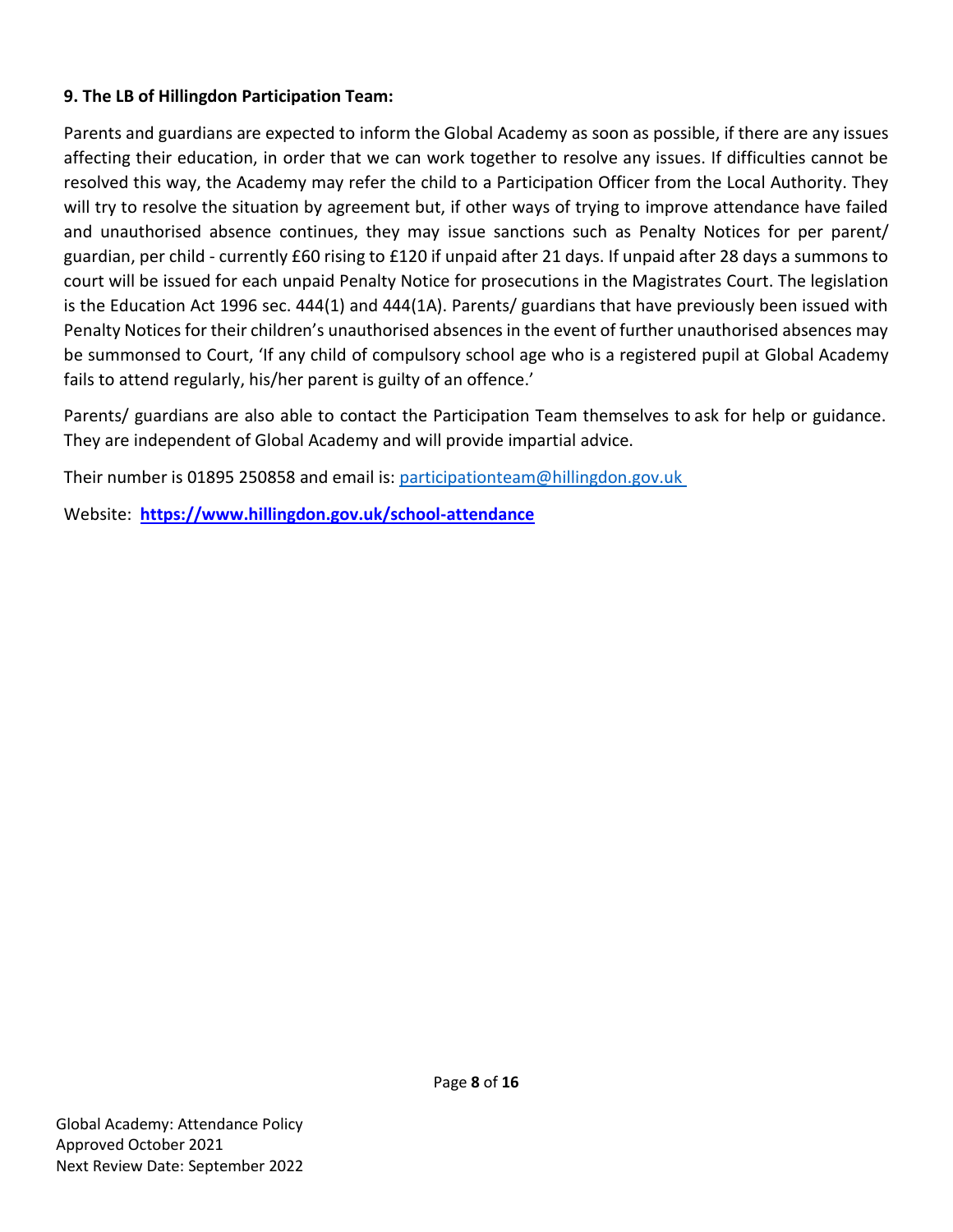#### **10. Punctuality**

Poor punctuality is not acceptable from Globalers. The Global Academy is keen to get our Globalers ready for the world of work and therefore would encourage good timekeeping in the same way it would be expected in a work environment. If your child misses the start of the Academy day or lessons, they will miss classwork or valuable information from their teachers. Late arriving Globalers also disrupt the learning of others.

How we manage punctuality:

- KS4 registration starts promptly at 8.45am and we expect your child to be at the Academy building by 8.30am.
- KS4 registers are completed by 9.00am and if your child is not present, they are considered late.
- At 9.15 am, the register will be closed. In accordance with the regulations, if your child arrives after that time they will receive a mark that shows them to be onsite, but this will not count as a present mark and it will mean they have an unauthorised absence. **Parents/Carers could be liable for a fixed penalty notice if the child receives 10 or more unauthorised absence sessions**.
- Lateness Absence Codes unauthorised lateness before registration closed = Code L. Unauthorised lateness after registration closed (9.15am) = Code U.

If your child is persistently late, they may be placed in detention, will be on a punctuality report and must register with their tutor or mentor on time daily. Parents will be asked to discuss the matter with the form tutor or mentor in the first instance to work to resolve this issue. If this does not have a positive impact on punctuality, you will be asked to meet a member of the Pastoral team to resolve the issue. You are also welcome to approach your child's form tutor, KS5 Mentor or Head of Key Stage directly at any time if you are struggling to get your child to the Academy on time.

#### **11. Key People**

General contact information: 0203 019 9000 option 1. [attendance@globalacademy.com](mailto:attendance@globalacademy.com)

Mandy Lawes, Head of Key Stage 4: [Mandy.Lawes@globalacademy.com](mailto:Mandy.Lawes@globalacademy.com)

Preya Dhanecha, Head of Safeguarding: [Preya.Dhanecha@globalacademy.com](mailto:Preya.Dhanecha@globalacademy.com)

Sophia Martin, Vice Principal, Behaviour and Safety: [Sophia.Martin@globalacademy.com](mailto:Sophia.Martin@globalacademy.com)

#### **12. Safeguarding**

If **poor punctuality**, **persistent absenteeism** or **failure to contact** and **work with the Academy** to improve these areas, continues to be a great concern, a referral to Social Services may be done.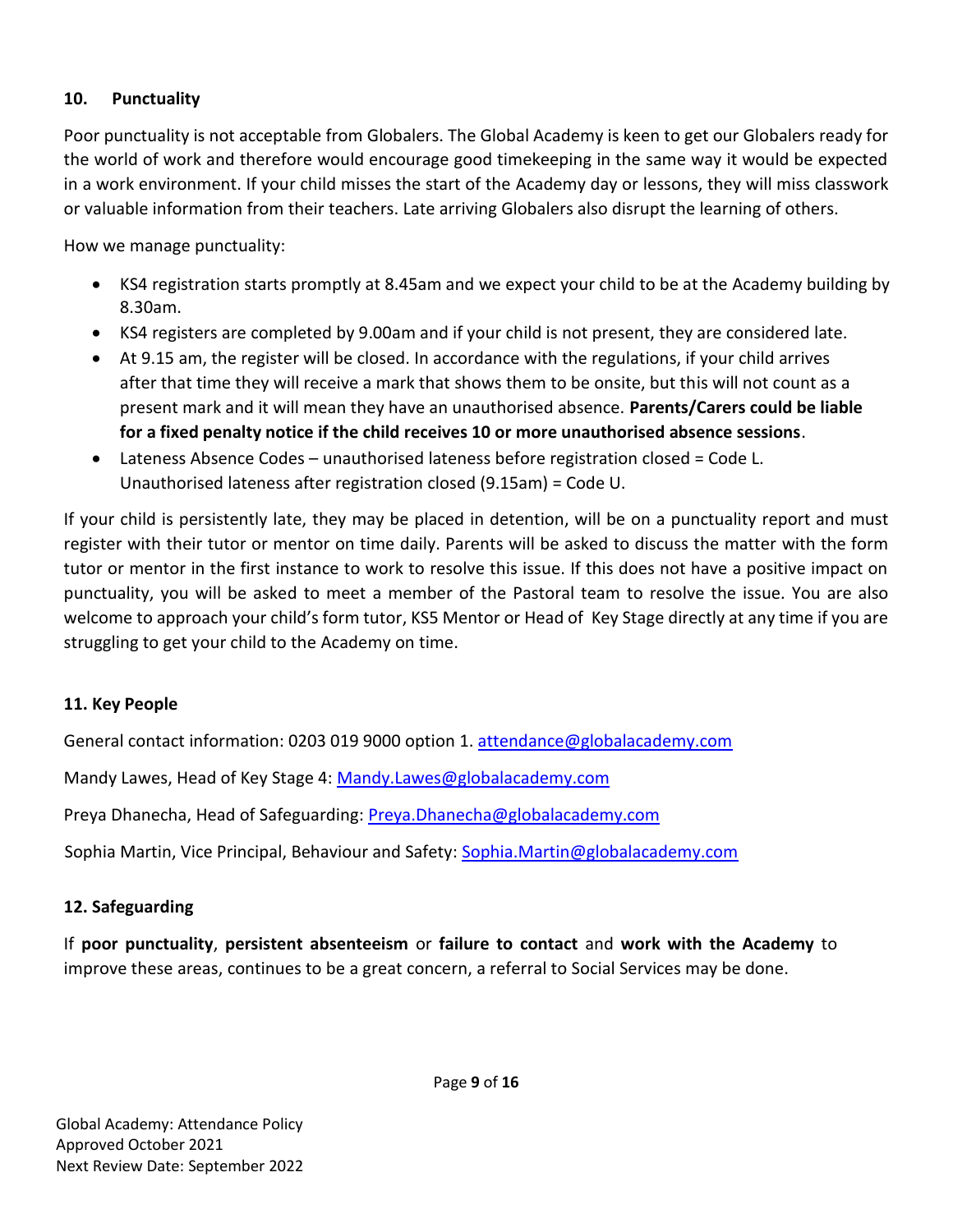#### **13. Vulnerable and Missing Students**

If a student is missing from the Academy and there has been no contact to confirm why this is the case, this student will be considered **Missing from Education** and the following steps will be taken: First day contact will be made by phone, text or email. If we cannot make contact, the absence will be recorded as unauthorised. In addition, if there is a Social Worker oranother Professional Agency already involved with the student, contact will be made with them on the first day of absence.

- For students that are considered to be vulnerable or at risk, a Social Care referral will be made to the home borough within the first week of absence, where no contact can be made with parents or student.
- In addition to the calls from the Academy, written communication will be sent to parents/ guardians within the first week of absence where no contact can be made with the parents orstudent.
- If it is felt that the student is at serious risk, the Academy will also inform the Safer Schools Officer.
- Contact via phone, text and/or email will continue for every day of absence.
- Details with be recorded on the Safeguarding platform CPOMs.

#### **14. Key Stage Five Attendance and Punctuality**

Global Academy takes attendance in the Sixth Form very seriously and we acknowledge that good school attendance plays an essential part in academic development for post 16 students. All KS5 courses are intensive and students cannot afford to miss valuable teaching and study time. As well as timetabled lessons, KS5 students also have non-contact periods on their timetables for private study, extended projects and enrichment activities. If KS5 Globalers are granted the privilege of studying at home, we would expect them to be committed to spending their time effectively, but this privilege may be **withdrawn** if a student is not meeting their **work** and **attendance** commitments. In such cases students will be scheduled to work within the Academy.

KS5 Globalers should strive to achieve consistently good attendance as poor attendance will affect academic attainment and work experience opportunities. Students should therefore aim for at least **95%** attendance for the year. An exemplary record of attendance says a huge amount about the student as a person: that they are dedicated, well-motivated, organised and someone who takes their responsibilities seriously.

If a student is going to be absent, they must follow the Absence Procedures set in section 8, **before 8.00am**. If a student is going to be late to lessons, they are also required to contact the Academy.

Good attendance also plays an important part when applying to higher education establishments, work experience or employment. Global Academy will strive to provide a welcoming, kind environment, whereby each member of the Academy community feels wanted and safe.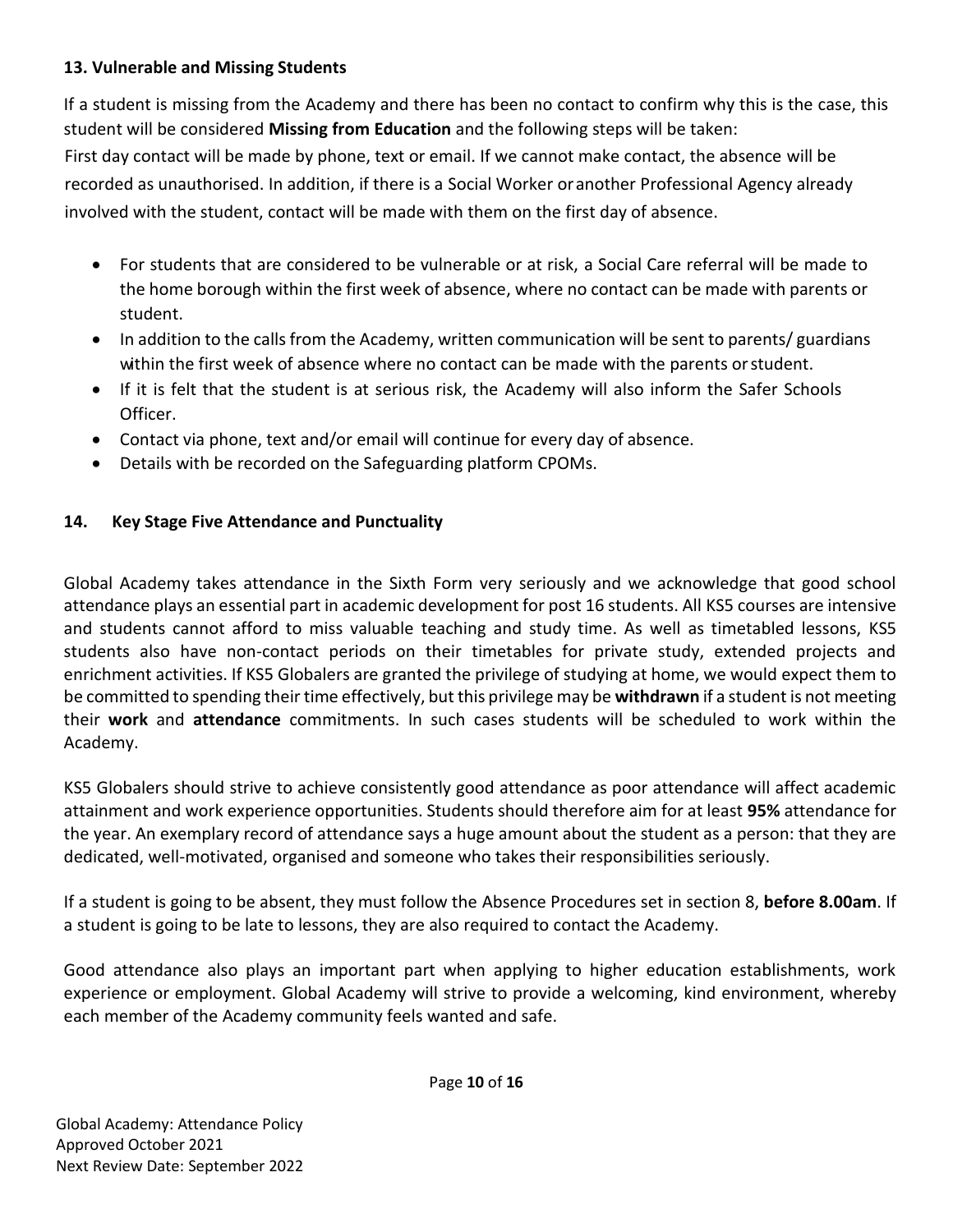#### **15. Sixth Form Absences**

Acceptable reasons for being absent from the Academy also include:

- **University and Employer Open Days** students may attend no more than two of these events in an academic year
- **Work experience** requests for term-time leave for essential work experience will be dealt with on a case-by-case basis. These requests should be submitted at least two weeks in advance. **The students' academic, attendance and punctuality data will be taken into consideration in order to authorise or decline work experience.**
- **Interviews** for courses/employment that will begin after the end of their time in Sixth Form.

Unacceptable reasons for being absent from the Academy also include:

- Students should not miss lessons to attend interviews, shifts and inductions for paid or unpaid part-time work
- Driving lessons
- To mind the house or younger siblings

#### **16. Signing In and Out**

It is a legal requirement that we know who is in the Academy building at all times. Students **must** make sure that they sign in each time they attend school then sign out each time they leave the building throughout the day.

All Global Academy staff will work with students and their families to ensure each student attends Global Academy regularly and punctually. The Academy will establish an effective system of incentives and rewards which acknowledges the efforts of students to improve their attendance and timekeeping and will challenge the behaviour of those Globalers and parents who give low priority to attendance and punctuality.

To meet these objectives, Global Academy will establish an effective and efficient system of communication with students, parents and appropriate agencies to provide mutual information, advice and support. (Appendix 2)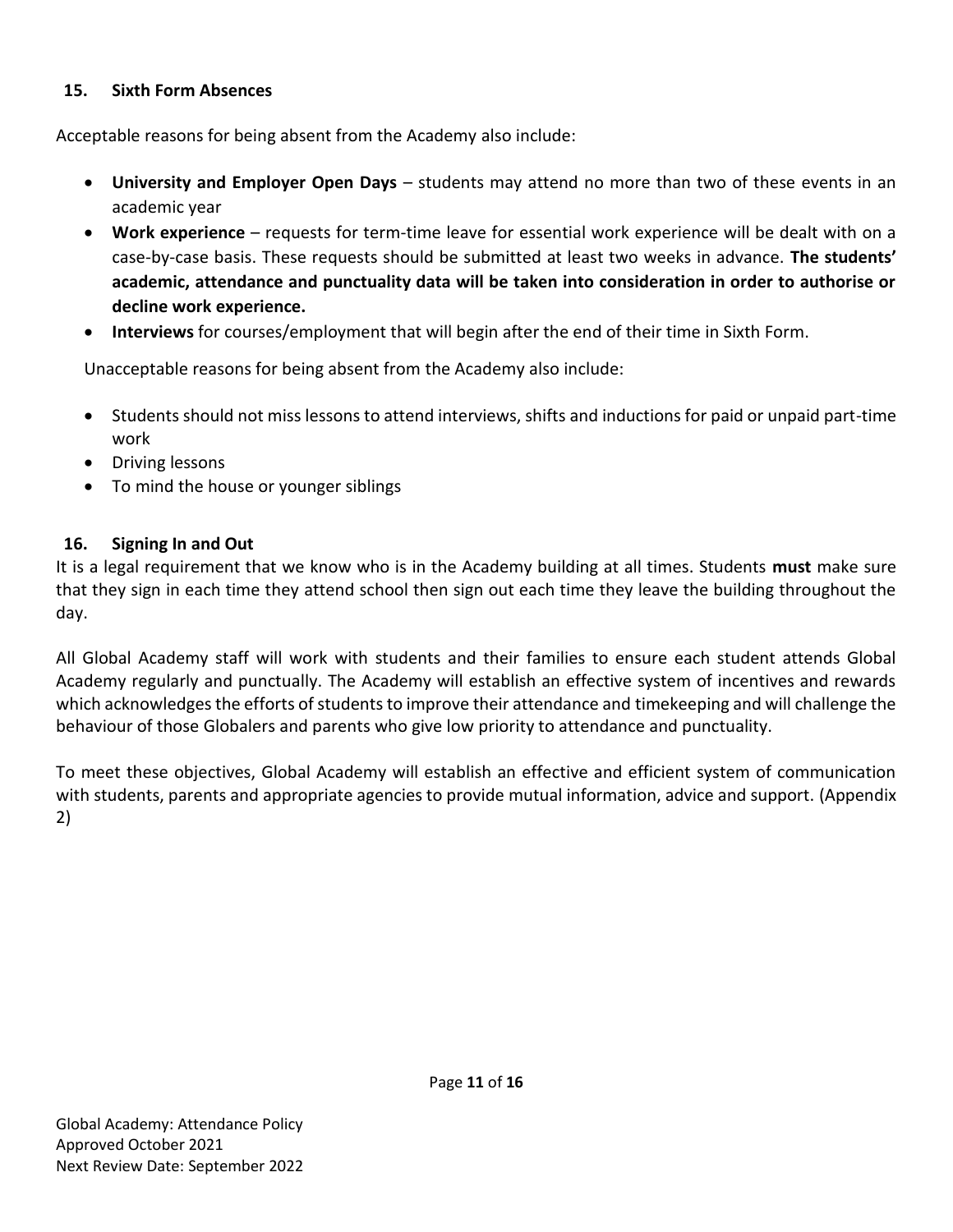### global academy

#### **Appendix 1: Application for Leave of Absence from School**

Students attend school for a maximum of 190 days (380 sessions) each academic year. Full attendance is vital for your child's educational progress. Global Academy expects all parents/carers to ensure that their child attend school regularly. Absences due to holidays taken during term time can seriously impact on a student's academic attainment. Our policy is to only authorise leave of absence in the most exceptional circumstances.

#### **If the absence is unauthorised, this could result in you being issued with a Penalty Notice fine of £60 per parent per child.**

If you wish to apply for your child to be absent from school during term time, please fully complete this form and return it to the Academy reception or via email [attendance@globalacademy.com](mailto:attendance@globalacademy.com) at least two weeks **before** the intended departure. Thank you.

| <b>Surname of child</b>                                     | <b>First name</b>                         |  |
|-------------------------------------------------------------|-------------------------------------------|--|
| Date of birth                                               | <b>Tutor Group</b>                        |  |
| Surname of<br>parent/carer                                  | First name of<br>parent/carer             |  |
| <b>Address of child</b>                                     |                                           |  |
| <b>Postcode</b>                                             | <b>Telephone</b><br>number                |  |
| <b>Students current</b><br>attendance %                     |                                           |  |
| <b>Reason for absence</b>                                   |                                           |  |
| Length of absence<br>applied for (number<br>of school days) | <b>Destination</b>                        |  |
| Date of departure                                           | Date due back in<br>school                |  |
| <b>Emergency telephone contact</b>                          | <b>Emergency telephone contact abroad</b> |  |

#### **PARENTS SECTION A**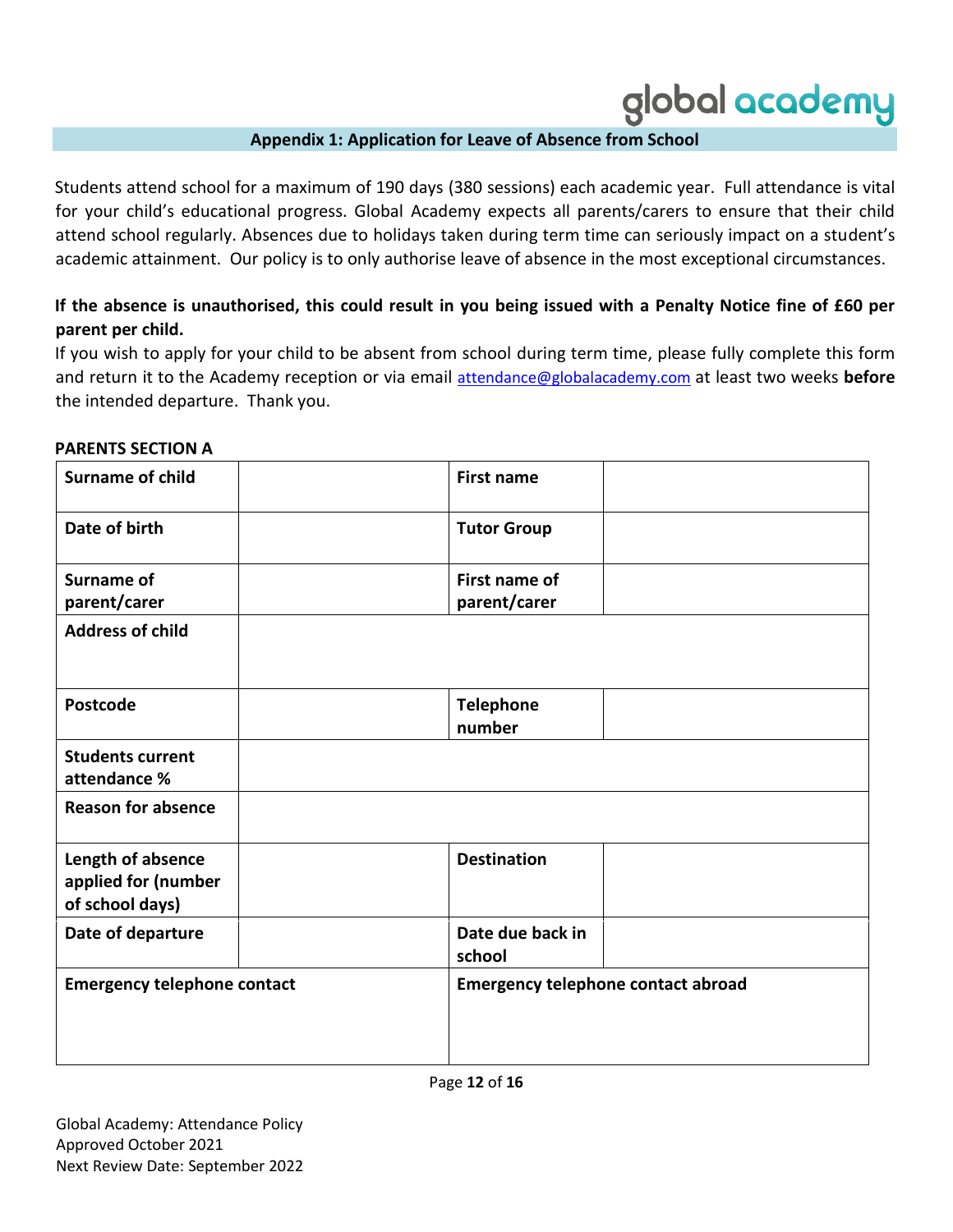| Parent's/carer's<br>signature | Date: |
|-------------------------------|-------|
| <b>SCHOOLS SECTION B</b>      |       |

## Is the student a PA with 90% or less attendance? <br>
No: **Principal's signature Date Date Date** Leave of Absence  $\begin{vmatrix} \frac{1}{2} & \frac{1}{2} \\ \frac{1}{2} & \frac{1}{2} \end{vmatrix}$  Approved for  $\begin{vmatrix} \frac{1}{2} & \frac{1}{2} \\ \frac{1}{2} & \frac{1}{2} \end{vmatrix}$  school days Not approved for  $\vert$  school days **Reason for refusing Leave of Absence**

#### **Please submit sections A & B for authorisation**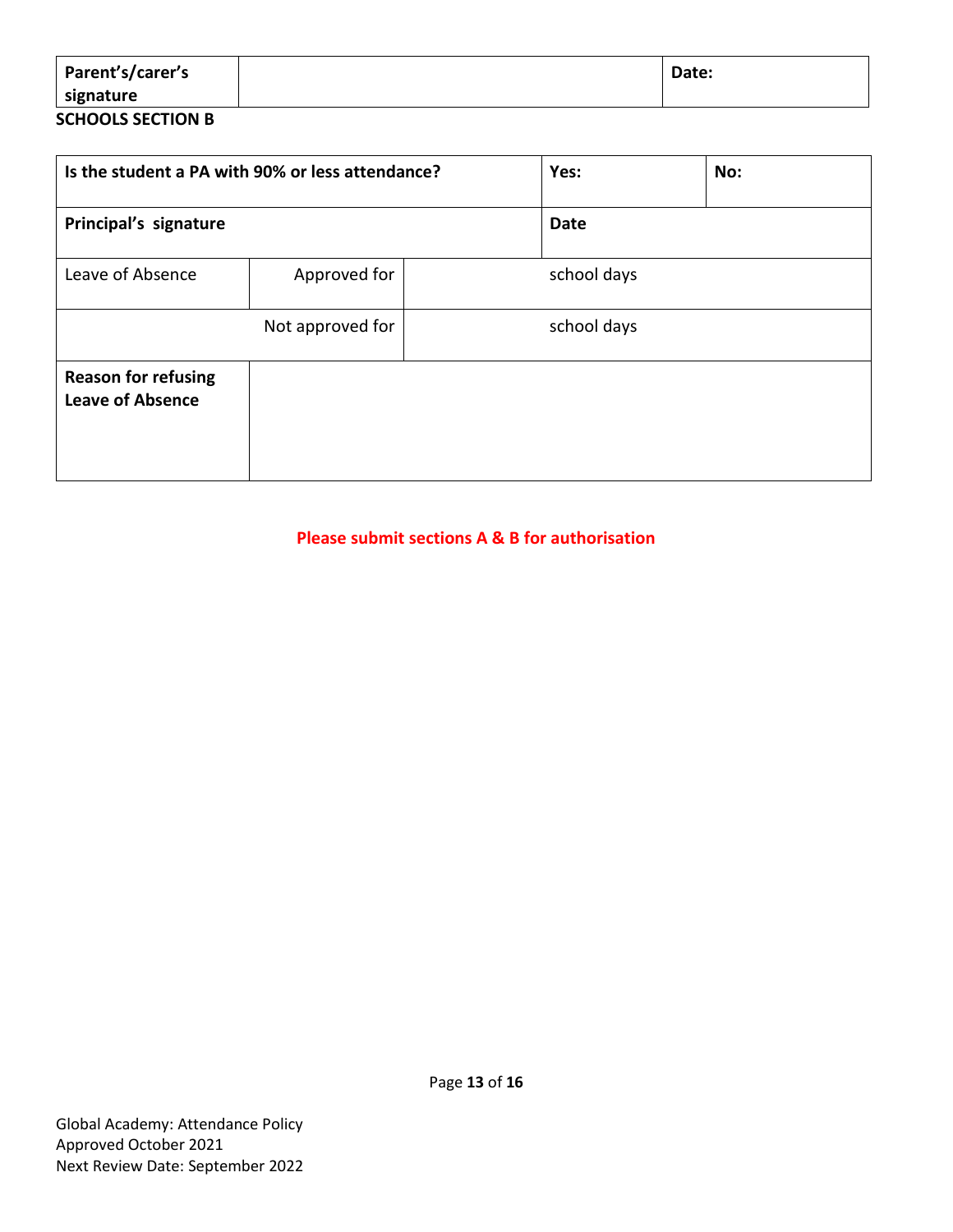# global academy

#### **Appendix 2: Roles and Responsibilities**

| <b>Role</b>             | <b>Responsibility</b>                                                                                                                                          |  |  |
|-------------------------|----------------------------------------------------------------------------------------------------------------------------------------------------------------|--|--|
| Vice Principal,         | Drive whole school attendance strategy<br>$\bullet$                                                                                                            |  |  |
| Behaviour and<br>Safety | To raise standards of student attendance, attainment, achievement and<br>behaviour for all students                                                            |  |  |
|                         | Produce weekly attendance data to share with Year teams and Pastoral<br>team, including whole school, year groups and key groups                               |  |  |
|                         | Analyse and monitor attendance data, including transition low attenders.<br>$\bullet$                                                                          |  |  |
|                         | Ensure regular attendance data is reported to staff, parents, SLT and<br>$\bullet$<br>Governors                                                                |  |  |
|                         | Implement rewards and sanctions strategies to drive forward attendance<br>٠                                                                                    |  |  |
|                         | Develop effective use of Arbor for recoding and analysing attendance<br>$\bullet$<br>information and ensure that effective staff training is in place          |  |  |
|                         | Ensure staff are trained to use Arbor attendance panels effectively<br>$\bullet$                                                                               |  |  |
|                         | Monitor the Service Level Agreement with LB Hillingdon Participation<br>٠<br>Team                                                                              |  |  |
|                         | Communicate targeted attendance concern communication to students<br>$\bullet$<br>and parents/carers. e.g. wave letters                                        |  |  |
|                         | To identify suitable pupils for Personal Support Programmes (PSP) and<br>$\bullet$<br>Early Help Referrals.                                                    |  |  |
|                         | To ensure that all members of the Year team are familiar with those<br>pupils being tracked                                                                    |  |  |
|                         | Review missing register information<br>$\bullet$                                                                                                               |  |  |
|                         | Regularly log attendance and punctuality interventions<br>٠                                                                                                    |  |  |
|                         | Oversee Key Stage Five attendance and punctuality matters<br>٠                                                                                                 |  |  |
| Administration          | Record all absence messages left by parents/carers on Arbor                                                                                                    |  |  |
| Support                 | Engage text message after registration closes. Contact parents/carers of<br>all students with unauthorised absences and inform Pastoral Team                   |  |  |
|                         | Record the names of students who arrive late of school and record on<br>$\bullet$<br>Arbor register. Email late arrivals to Pastoral Team for late detentions. |  |  |
|                         | Send alerts for missing register information                                                                                                                   |  |  |
|                         | Regularly log attendance and punctuality interventions<br>٠                                                                                                    |  |  |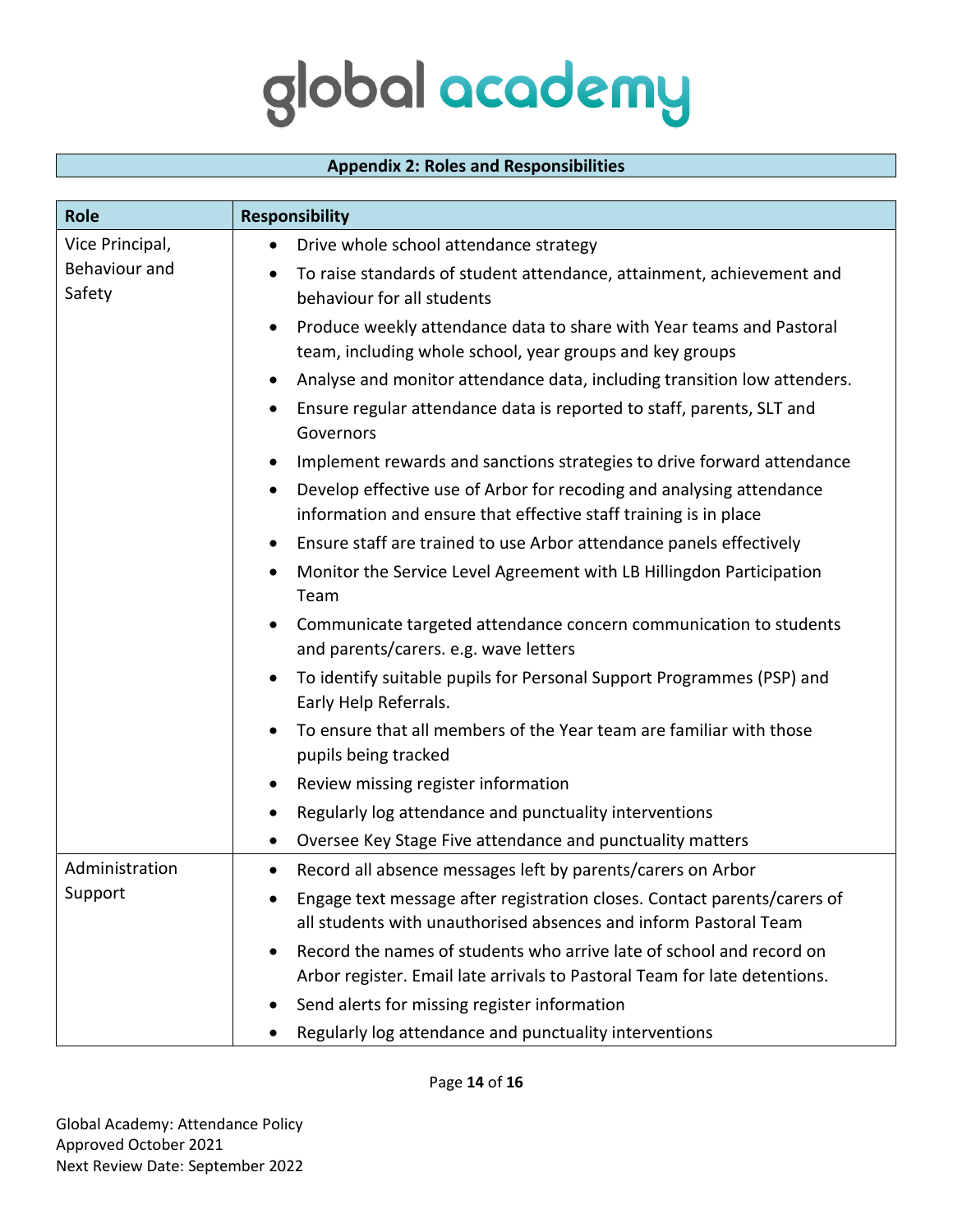| Head of Key             | Build links with families to support PA students upon return to school<br>$\bullet$                                                                             |  |  |
|-------------------------|-----------------------------------------------------------------------------------------------------------------------------------------------------------------|--|--|
| <b>Stage</b>            | To lead Year teams in the monitoring and implementation of strategies to<br>improve pupil attendance                                                            |  |  |
|                         | To meet with the Pastoral team on a weekly basis to discuss attendance<br>$\bullet$<br>issues and draw up plans of action for individual cases and key groups.  |  |  |
|                         | Complete Persona Support Programme documentation<br>٠                                                                                                           |  |  |
|                         | To highlight attendance issues at the weekly Year assembly, celebrating<br>successes and encouraging others to follow suit                                      |  |  |
|                         | To organise the rewards for good attendance<br>$\bullet$                                                                                                        |  |  |
|                         | Issue and monitor students on a punctuality report                                                                                                              |  |  |
|                         | To liaise with Middle Leaders and subject teachers over individual pupil<br>attendance issues                                                                   |  |  |
|                         | To assist the VP in all elements of the student Attendance Policy<br>$\bullet$                                                                                  |  |  |
|                         | Management of communication to parents/carers developing positive<br>$\bullet$<br>relationships - follow up letters to home when this has been unsuccessful     |  |  |
|                         | Regularly log attendance and punctuality interventions<br>$\bullet$                                                                                             |  |  |
| Designated              | Carry out home visits to Persistent Absentee students and families<br>$\bullet$                                                                                 |  |  |
| Safeguarding            | Regularly report to stakeholders on persistent absentees by whole school,<br>$\bullet$                                                                          |  |  |
| Leads                   | year and key group                                                                                                                                              |  |  |
|                         | Regularly liaise with LA Participation Officer utilising the Service Level<br><b>Agreement Attendance Panels</b>                                                |  |  |
|                         | Complete Early Help and Stronger Families Referrals<br>٠                                                                                                        |  |  |
|                         | Complete and monitor Penalty Notice documentation                                                                                                               |  |  |
|                         | Record intervention for PA students on CPOMs                                                                                                                    |  |  |
|                         | To track pupil attendance lesson by lesson, identifying any 'internal'<br>truancies and informing parents of any such incidence                                 |  |  |
|                         | Regularly log attendance and punctuality interventions                                                                                                          |  |  |
| <b>Subject Teachers</b> | To create a positive learning atmosphere in their lessons and encourage<br>٠<br>pupils to attend well and achieve                                               |  |  |
|                         | To enter accurate information on pupil attendance and punctuality into<br>$\bullet$<br>the Arbor system at the start of lessons and on a lesson by lesson basis |  |  |
|                         | To liaise with Middle Leaders and record during Department meetings any<br>pupils giving cause for concern over attendance in lessons                           |  |  |
| <b>Form Tutors</b>      | To create a positive learning atmosphere in their lessons and encourage<br>٠                                                                                    |  |  |
| <b>KS5 Mentors</b>      | pupils to attend well and achieve                                                                                                                               |  |  |
|                         | To enter accurate information on pupil attendance and punctuality into<br>the Arbor system on a lesson by lesson basis                                          |  |  |